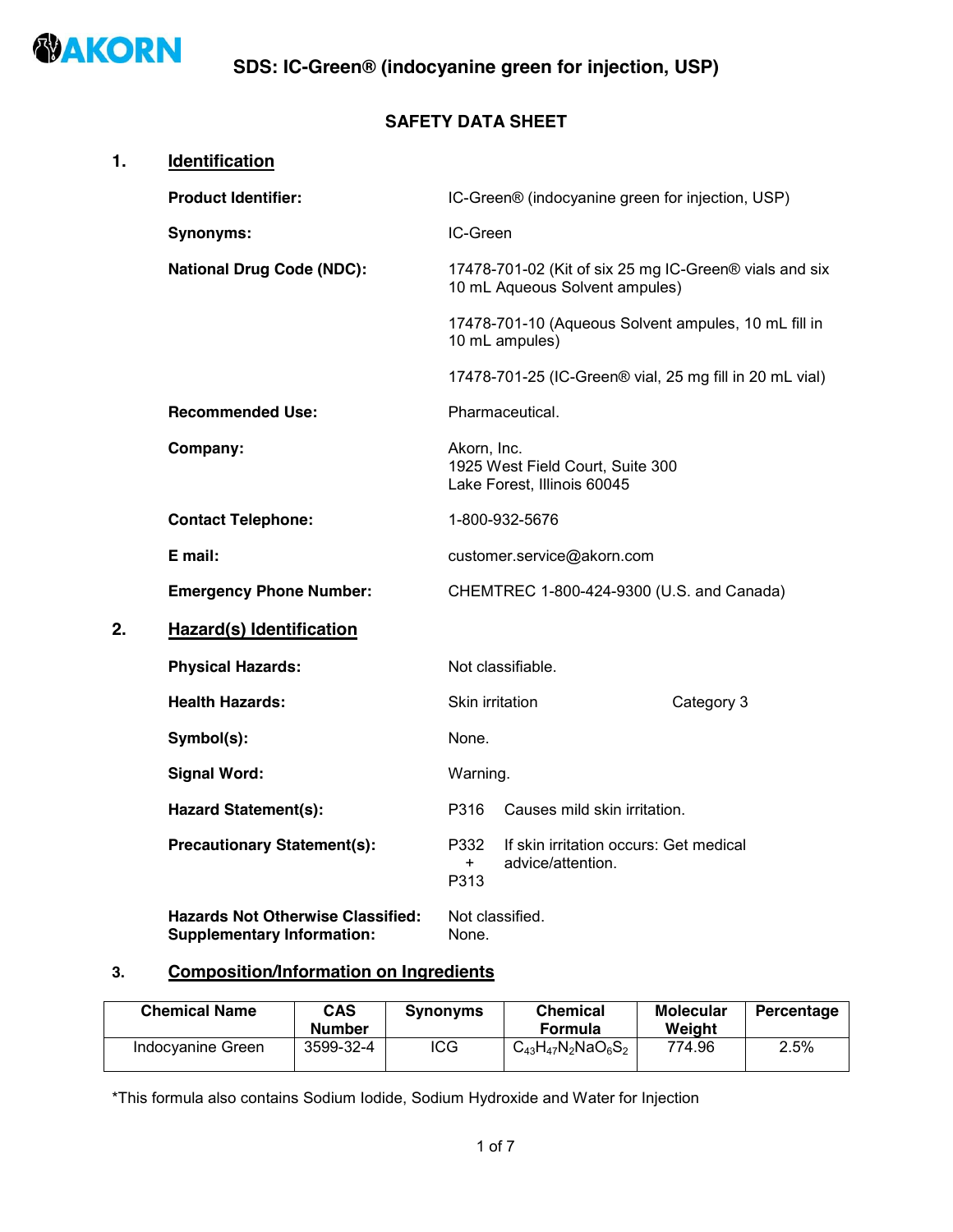

| 4. | <b>First Aid Measures</b>                            |                                                                                                                                                                                                                                                                                                                                                                                                                                      |
|----|------------------------------------------------------|--------------------------------------------------------------------------------------------------------------------------------------------------------------------------------------------------------------------------------------------------------------------------------------------------------------------------------------------------------------------------------------------------------------------------------------|
|    | Ingestion:                                           | If a person vomits place them in the recovery position so<br>that vomit will not reenter the mouth and throat. Rinse<br>mouth with water. If swallowed, seek medical advice<br>immediately and show the container or label. Treat<br>symptomatically and supportively. Ensure that medical<br>personnel are aware of the material(s) involved and take<br>precautions to protect themselves.                                         |
|    | <b>Eye Contact:</b>                                  | Remove from source of exposure. Flush with copious<br>amounts of water for at least 15 minutes. If irritation<br>persists or signs of toxicity occur, seek medical attention.<br>Provide symptomatic/supportive care as necessary.<br>Ensure that medical personnel are aware of the<br>material(s) involved and are aware of precautions to<br>protect themselves.                                                                  |
|    | <b>Skin Contact:</b>                                 | Remove from source of exposure. Remove and isolate<br>contaminated clothing and shoes. Flush with copious<br>amounts of water for at least 20 minutes. Use soap. If<br>irritation persists or signs of toxicity occur, seek medical<br>attention. Provide symptomatic/supportive care as<br>necessary. Ensure that medical personnel are aware of<br>the material(s) involved and are aware of precautions to<br>protect themselves. |
|    | Inhalation:                                          | Remove from source of exposure. Move individual(s) to<br>fresh air. Give artificial respiration if individual(s) are not<br>breathing and call emergency medical service. If signs of<br>toxicity occur, seek medical attention. Provide<br>symptomatic/supportive care as necessary. Ensure that<br>medical personnel are aware of the material(s) involved<br>and are aware of precautions to protect themselves.                  |
|    | <b>Protection of First-Aiders:</b>                   | Use personal protective equipment (see section 8).                                                                                                                                                                                                                                                                                                                                                                                   |
|    | <b>Signs and Symptoms:</b>                           | Nausea; possible allergic reactions if inhaled, ingested,<br>or in contact with the skin.                                                                                                                                                                                                                                                                                                                                            |
|    | <b>Medical Conditions Aggravated</b><br>by Exposure: | Hypersensitivity to any of the components of the product.                                                                                                                                                                                                                                                                                                                                                                            |
|    | <b>Notes to Physician:</b>                           | Treat supportively and symptomatically.                                                                                                                                                                                                                                                                                                                                                                                              |
| 5. | <b>Firefighting Measures</b>                         |                                                                                                                                                                                                                                                                                                                                                                                                                                      |
|    | <b>Suitable Extinguishing Media:</b>                 | Use extinguishing media for type of surrounding fire.                                                                                                                                                                                                                                                                                                                                                                                |
|    | <b>Unsuitable Extinguishing Media:</b>               | Not determined.                                                                                                                                                                                                                                                                                                                                                                                                                      |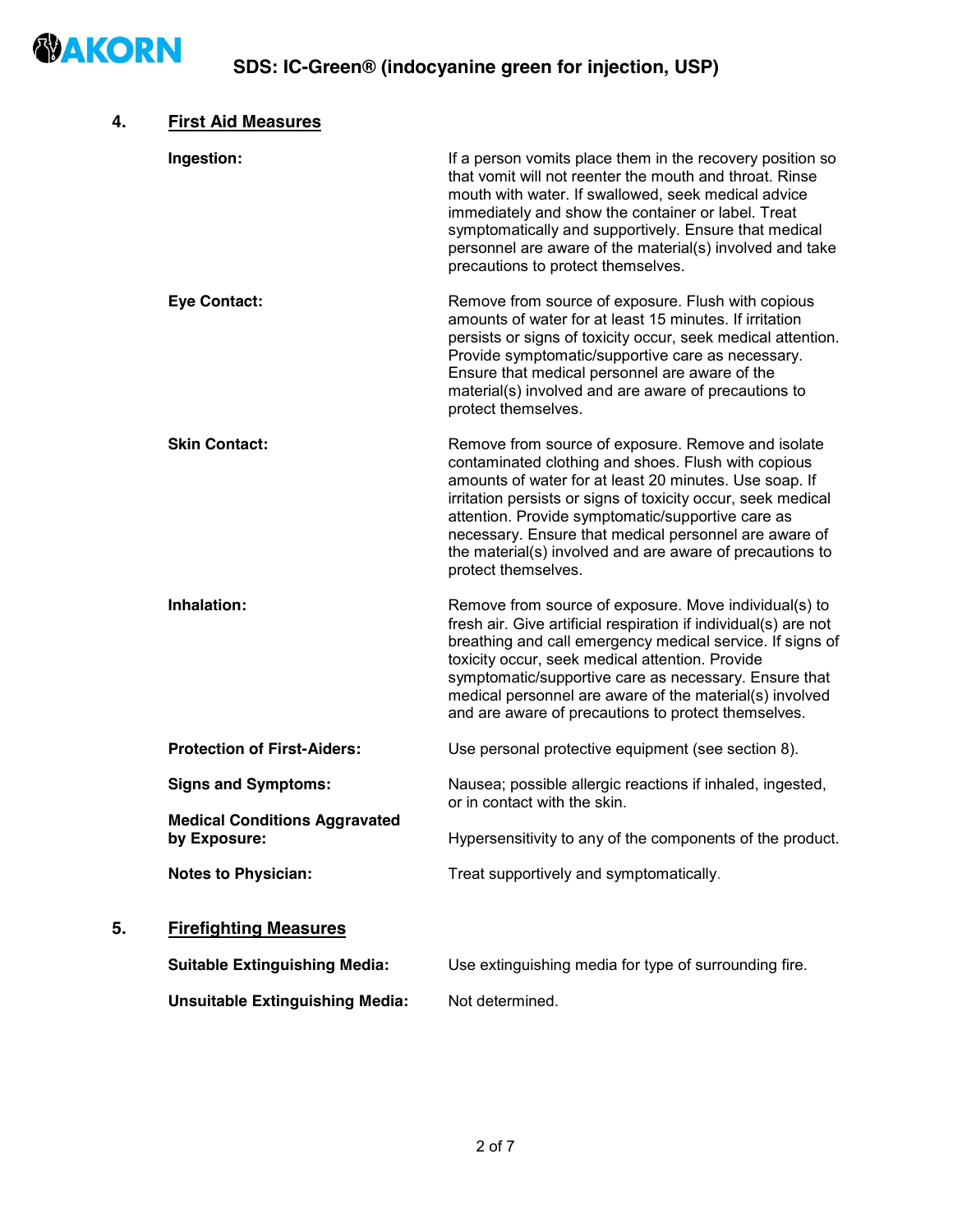

**SDS: IC-Green® (indocyanine green for injection, USP)**

#### **Specific Hazards Arising from the Chemical:**

|    | <b>Hazardous Combustion Products:</b>                                          | These products include Carbon Oxides, Hydrogen<br>lodide, Sodium Oxides, Sulfur Oxides and other<br>hazardous combustion products.                                                                               |
|----|--------------------------------------------------------------------------------|------------------------------------------------------------------------------------------------------------------------------------------------------------------------------------------------------------------|
|    | <b>Other Specific Hazards:</b>                                                 | Closed containers may explode from the heat of fire.                                                                                                                                                             |
|    | <b>Special Protective Equipment/</b><br><b>Precautions for Firefighters:</b>   | Wear self-contained breathing apparatus and full and<br>protective gear.                                                                                                                                         |
| 6. | <b>Accidental Release Measures</b>                                             |                                                                                                                                                                                                                  |
|    | <b>Personal Precautions:</b>                                                   | Keep unnecessary personnel away. Do not touch<br>damaged containers or spilled material unless wearing<br>appropriate personal protective equipment and clothing.                                                |
|    | <b>Personal Protective Equipment:</b>                                          | For personal protection see section 8.                                                                                                                                                                           |
|    | <b>Methods for Cleaning Up:</b>                                                | Dike ahead of liquid spills for later disposal. Absorb with<br>inert material. Recover product and place in an<br>appropriate container for disposal in accordance with<br>local, state and federal regulations. |
|    | <b>Environmental Precautions:</b>                                              | Contain material and prevent release to basement,<br>confined spaces, waterways or soil.                                                                                                                         |
|    | <b>Reference to Other Sections:</b>                                            | Refer to Sections 8, 12 and 13 for further information.                                                                                                                                                          |
| 7. | <b>Handling and Storage</b>                                                    |                                                                                                                                                                                                                  |
|    | <b>Precautions for Safe Handling:</b>                                          | Handle in accordance with product label and/or product<br>insert information. Handle in accordance with good<br>industrial hygiene and safety practices.                                                         |
|    | <b>Conditions for Safe Storage,</b><br><b>Including Any Incompatibilities:</b> | Store according to label and/or product insert<br>information. Store away from acids, bases and oxidizers.                                                                                                       |
|    | <b>Specific End Use:</b>                                                       | Pharmaceuticals.                                                                                                                                                                                                 |
|    |                                                                                |                                                                                                                                                                                                                  |

### **8. Exposure Controls/Personal Protection**

**Occupational Exposure Guidelines:**

| <b>Common or Chemical Name</b> | <b>Employee Exposure Limits</b>                |  |
|--------------------------------|------------------------------------------------|--|
| Indocyanine Green              | Not established.                               |  |
| Sodium Iodide                  | ACGIH TLV: 0.01 mg/m <sup>3</sup> , 8 Hour TWA |  |

**Engineering Controls:** Engineering controls should be used as the primary means to control exposures.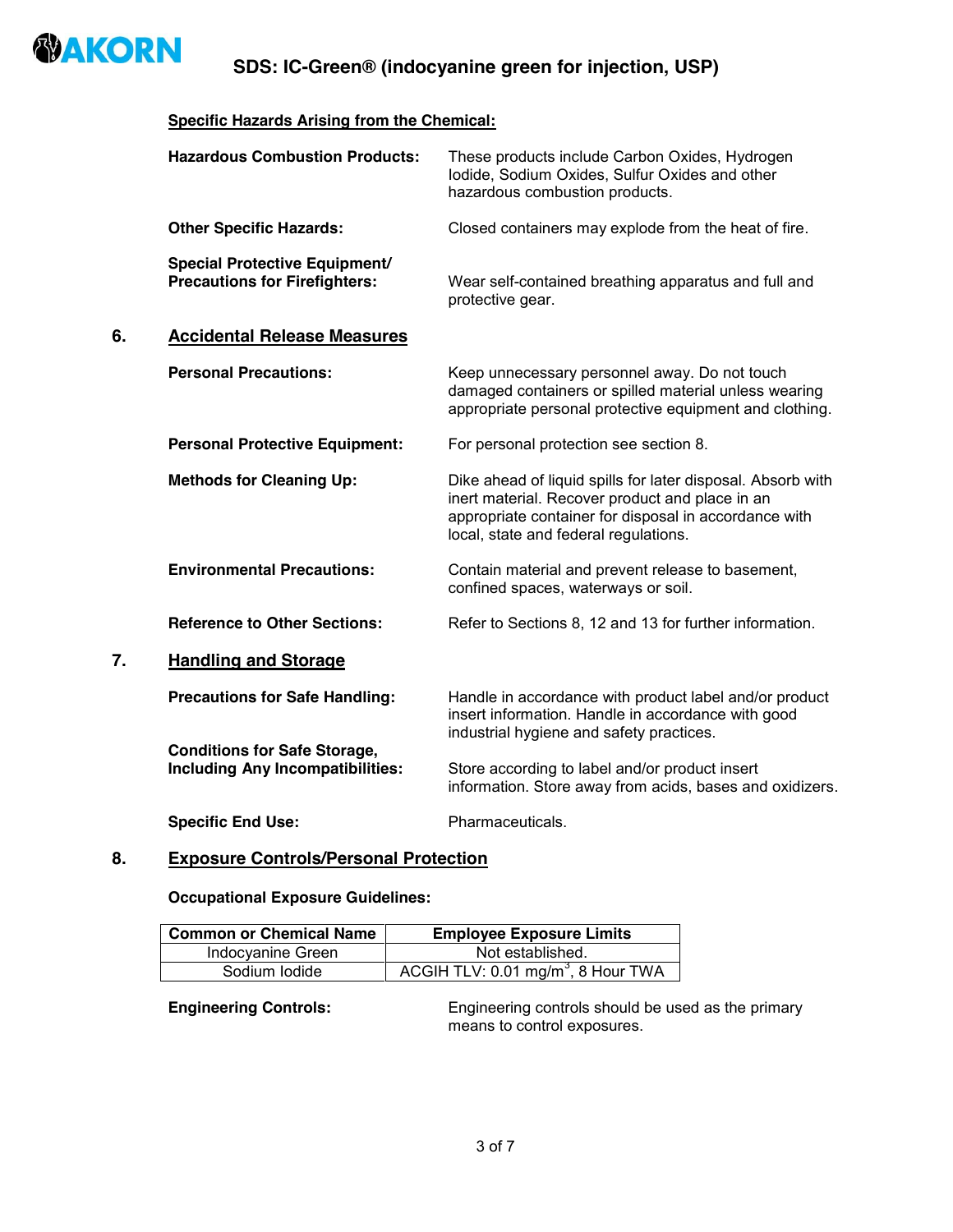

| <b>Respiratory Protection:</b> | Where respirators are deemed necessary to reduce or<br>control occupational exposures, use NIOSH-approved<br>respiratory protection and have an effective respirator<br>program in place (applicable U.S. regulation OSHA 29<br>CFR 1910.134).                                                                                                                                                                                                                    |
|--------------------------------|-------------------------------------------------------------------------------------------------------------------------------------------------------------------------------------------------------------------------------------------------------------------------------------------------------------------------------------------------------------------------------------------------------------------------------------------------------------------|
| <b>Eyes Protection:</b>        | Not required for the normal use of this product. Safety<br>glasses with side shields are recommended. Face<br>shields or goggles may be required if splash potential<br>exists or if corrosive materials are present. Approved<br>eye protection (e.g., bearing the ANSI Z87 or CSA<br>stamp) is preferred. Maintain eyewash facilities in the<br>work area.                                                                                                      |
| <b>Hand Protection:</b>        | Not required for the normal use of this product.<br>Chemically compatible gloves. For handling solutions,<br>ensure that the glove material is protective against the<br>solvent being used. Use handling practices that minimize<br>direct hand contact. Employees who are sensitive to<br>natural rubber (latex) should use nitrile or other synthetic<br>non-latex gloves. Use of powdered latex gloves should<br>be avoided due to the risk of latex allergy. |
| <b>Skin Protection:</b>        | Not required for the normal use of this product. Wear<br>protective laboratory coat, apron, or disposable garment<br>when working with large quantities.                                                                                                                                                                                                                                                                                                          |

# **9. Physical and Chemical Properties**

| <b>Physical State/Color:</b>       | Solid. Olive-brown, dark-green, blue-green, dark-blue, or<br>black. |
|------------------------------------|---------------------------------------------------------------------|
| Odor:                              | No data available.                                                  |
| <b>Odor Threshold:</b>             | No data available.                                                  |
| pH:                                | No data available.                                                  |
| <b>Melting Point:</b>              | No data available.                                                  |
| <b>Freezing Point:</b>             | No data available.                                                  |
| <b>Boiling Point:</b>              | No data available.                                                  |
| <b>Flash Point:</b>                | No data available.                                                  |
| <b>Evaporation Rate:</b>           | No data available.                                                  |
| Flammability (solid, gas):         | No data available.                                                  |
| <b>Flammability Limit - Lower:</b> | No data available.                                                  |
| <b>Flammability Limit - Upper:</b> | No data available.                                                  |
| <b>Vapor Pressure:</b>             | No data available.                                                  |
| <b>Vapor Density:</b>              | No data available.                                                  |
| <b>Relative Density:</b>           | No data available.                                                  |
| Solubility(ies):                   | Miscible in water.                                                  |
| <b>Partition Coefficient</b>       |                                                                     |
| (n-octanol/water):                 | No data available.                                                  |
| <b>Auto-Ignition Temperature:</b>  | No data available.                                                  |
| <b>Decomposition Temperature:</b>  | No data available.                                                  |
| Viscosity:                         | No data available.                                                  |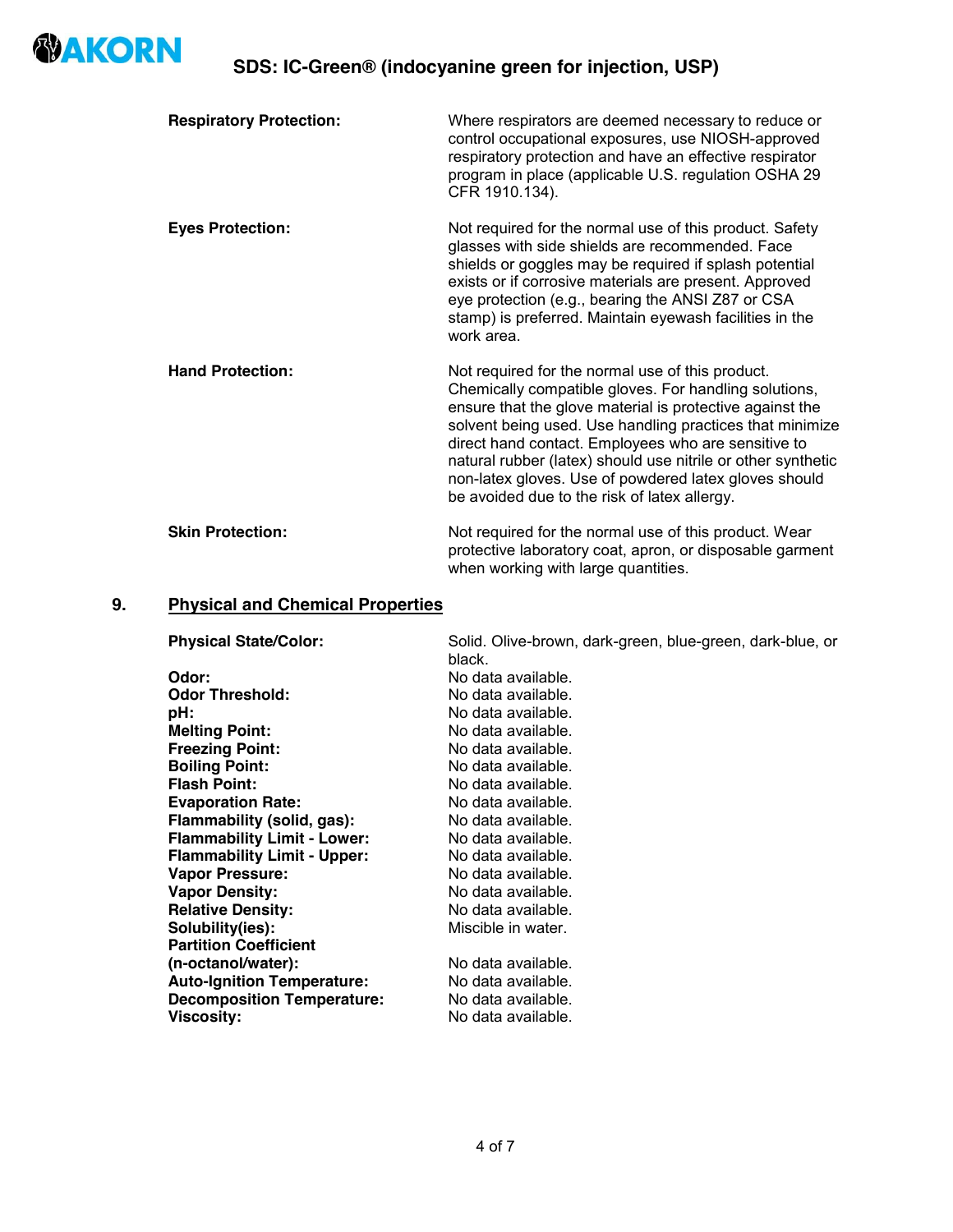

# **10. Stability and Reactivity**

|     | <b>Reactivity:</b>                                                                                                                                                                                                                                                                                                                                              | No data available.                                                                                                                                                                                                                                                                   |
|-----|-----------------------------------------------------------------------------------------------------------------------------------------------------------------------------------------------------------------------------------------------------------------------------------------------------------------------------------------------------------------|--------------------------------------------------------------------------------------------------------------------------------------------------------------------------------------------------------------------------------------------------------------------------------------|
|     | <b>Chemical Stability:</b>                                                                                                                                                                                                                                                                                                                                      | Stable at normal temperature and pressures.                                                                                                                                                                                                                                          |
|     | <b>Possibility of Hazardous Reactions:</b>                                                                                                                                                                                                                                                                                                                      | No data available.                                                                                                                                                                                                                                                                   |
|     | <b>Conditions to Avoid (e.g., static</b><br>discharge, shock, or vibration):                                                                                                                                                                                                                                                                                    | No data available.                                                                                                                                                                                                                                                                   |
|     | <b>Incompatible Materials:</b>                                                                                                                                                                                                                                                                                                                                  | No data available.                                                                                                                                                                                                                                                                   |
|     | <b>Hazardous Decomposition</b><br><b>Products:</b>                                                                                                                                                                                                                                                                                                              | No data available.                                                                                                                                                                                                                                                                   |
| 11. | <b>Toxicological Information</b>                                                                                                                                                                                                                                                                                                                                |                                                                                                                                                                                                                                                                                      |
|     | <b>Information on the Likely Routes of Exposure:</b>                                                                                                                                                                                                                                                                                                            |                                                                                                                                                                                                                                                                                      |
|     | Inhalation:                                                                                                                                                                                                                                                                                                                                                     | May be harmful if inhaled. May cause respiratory tract<br>irritation.                                                                                                                                                                                                                |
|     | Ingestion:                                                                                                                                                                                                                                                                                                                                                      | May be harmful if swallowed.                                                                                                                                                                                                                                                         |
|     | <b>Skin Contact:</b>                                                                                                                                                                                                                                                                                                                                            | May be harmful if absorbed through the skin. May cause<br>irritation.                                                                                                                                                                                                                |
|     | <b>Eye Contact:</b>                                                                                                                                                                                                                                                                                                                                             | May cause eye irritation.                                                                                                                                                                                                                                                            |
|     | <b>Symptoms Related to the Physical,</b><br><b>Chemical and Toxicological</b><br><b>Characteristics:</b>                                                                                                                                                                                                                                                        | See Section 4. To the best of our knowledge, the<br>chemical, physical and toxicological properties have not<br>been thoroughly investigated.                                                                                                                                        |
|     | <b>Delayed and Immediate Effects of</b><br><b>Exposure:</b>                                                                                                                                                                                                                                                                                                     | No data available.                                                                                                                                                                                                                                                                   |
|     | <b>Acute Toxicity - Oral:</b><br><b>Acute Toxicity - Dermal:</b><br><b>Acute Toxicity - Inhalation:</b><br><b>Corrosivity:</b><br><b>Dermal Irritation:</b><br>Eye Irritation:<br>Sensitization:<br><b>Toxicokinetics/Metabolism:</b><br><b>Target Organ Effects:</b><br><b>Reproductive Effects:</b><br>Carcinogenicity:<br>National Toxicology Program (NTP): | No data available.<br>No data available.<br>No data available.<br>No data available.<br>No data available.<br>No data available.<br>No data available.<br>No data available.<br>No data available.<br>No data available.<br>No data available.<br>Not considered to be a carcinogen. |
|     | International Agency for Research on<br>Cancer (IARC):                                                                                                                                                                                                                                                                                                          | Not considered to be a carcinogen.                                                                                                                                                                                                                                                   |
|     |                                                                                                                                                                                                                                                                                                                                                                 |                                                                                                                                                                                                                                                                                      |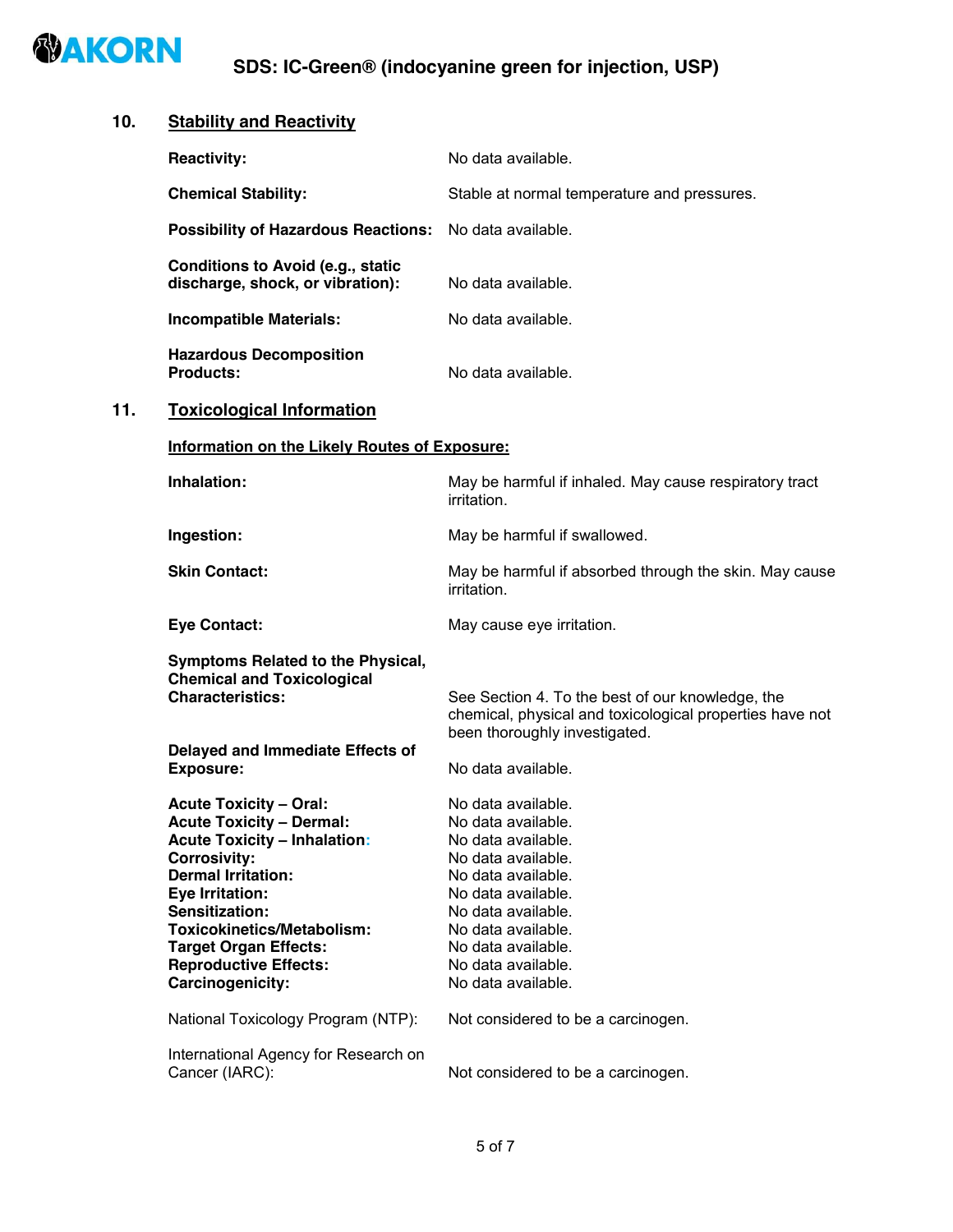

| Not considered to be a carcinogen. |
|------------------------------------|
|                                    |

**Mutagenicity:**<br> **Aspiration Hazard:**<br> **Aspiration Hazard:**<br> **Aspiration Hazard:**<br> **Aspiration Hazard: Aspiration Hazard:** 

### **12. Ecological Information**

**Ecotoxicity**

| <b>Aquatic:</b>                       | No data available. |
|---------------------------------------|--------------------|
| <b>Terrestrial:</b>                   | No data available. |
| <b>Persistence and Degradability:</b> | No data available. |
| <b>Bioaccumulative Potential:</b>     | No data available. |
| <b>Mobility in Soil:</b>              | No data available. |
| <b>Other Adverse Effects:</b>         | No data available. |
| <b>Other Adverse Effects:</b>         | No data available. |
|                                       |                    |

## **13. Disposal Considerations**

Dispose of all waste in accordance with Federal, State and Local regulations.

#### **14. Transport Information**

|     | <b>UN Number:</b><br><b>UN Proper Shipping Name:</b><br><b>Transport Hazard Class(es):</b><br><b>Packing Group:</b> | Not applicable.<br>Not applicable.<br>Not applicable.<br>Not applicable.                                     |
|-----|---------------------------------------------------------------------------------------------------------------------|--------------------------------------------------------------------------------------------------------------|
|     | <b>Department of Transportation:</b>                                                                                | Not regulated as a hazardous material.                                                                       |
|     | <b>International Air Transport</b><br><b>Association (IATA):</b>                                                    | Not regulated as a dangerous good.                                                                           |
|     | <b>International Maritime Dangerous</b><br>Good (IMDG):                                                             | Not regulated as a dangerous good.                                                                           |
| 15. | <b>Regulatory Information</b>                                                                                       |                                                                                                              |
|     | <b>US Federal Regulations:</b>                                                                                      |                                                                                                              |
|     | <b>Toxic Substance Control Act</b><br>(TSCA):<br><b>CERCLA Hazardous Substance</b>                                  | This product is a drug regulated by the Food and Drug<br>Administration (FDA), and is not regulated by TSCA. |
|     | and Reportable Quantity:                                                                                            | Not listed.                                                                                                  |
|     | <b>SARA 313:</b><br><b>SARA 302:</b>                                                                                | Not listed.<br>Not listed.                                                                                   |
|     | <b>State Regulations</b>                                                                                            |                                                                                                              |
|     | <b>California Proposition 65:</b>                                                                                   | Not listed.                                                                                                  |